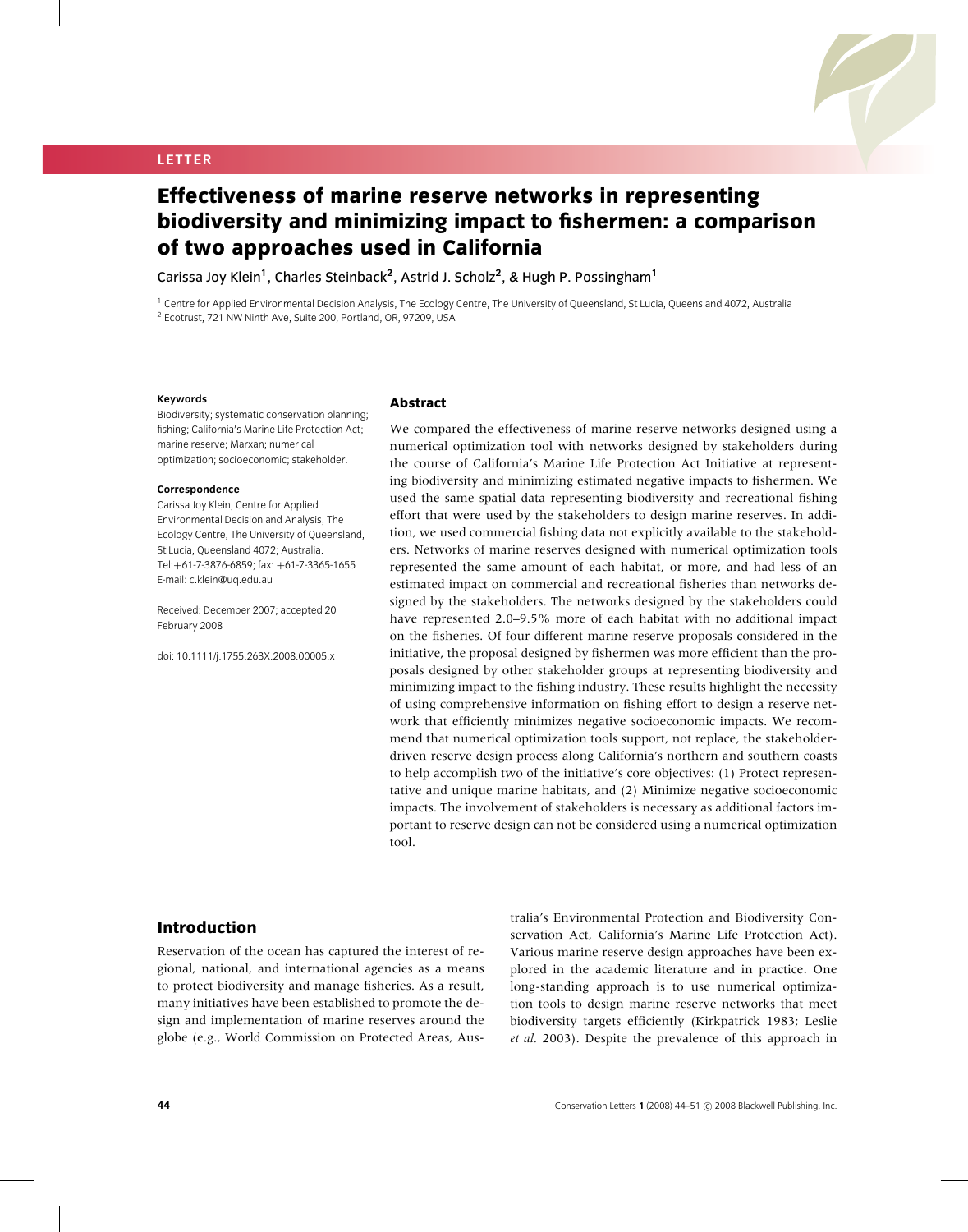academic literature, there are few practical applications that have used numerical optimization tools to design marine reserves.

The use of numerical optimization tools to design marine reserves is not widely accepted for various reasons. A primary reason for rejection is that most applications do not use socioeconomic data to inform the location of reserves. Successful marine reserve design processes involve stakeholders and consider socioeconomic information to select reserves (Kelleher 1999; Salm *et al.* 2000; NRC 2001; Richardson *et al.* 2006). Recently, researchers have demonstrated how socioeconomic information can be used to determine the location of reserves with numerical optimization tools, without compromising biodiversity conservation objectives. Stewart & Possingham (2005), Richardson *et al.* (2006), and Klein *et al.* (2008) found that incorporating fine-resolution commercial fishing information in marine reserve design substantially reduces the economic losses incurred by fishermen (Although seemingly anachronistic, fishermen of both genders tend to refer to themselves as fisher*men*. We follow this usage, not least since the more scholarly "fisher" or "fisherperson" is considered offensive), compared with reserves designed without consideration of fishery losses. The primary socioeconomic focus of these studies was the interests of fishing groups, as marine reserves are often considered a conflict between fishing and conservation interests.

In this article, we compare the effectiveness of marine reserve networks designed using a numerical optimization tool with networks designed by groups of stakeholders in California's Marine Life Protection Act Initiative at representing biodiversity and minimizing estimated negative impacts to fishermen. As part of the initiative, three stakeholder groups each developed a proposal for marine protected areas along the central coast of California, the first of five regions in the state to undergo a stakeholderdriven protected area design process. Two core objectives of the initiative were to protect representative and unique marine habitats and minimize negative socioeconomic impacts (CDFG 2005a). We used a numerical optimization tool, Marxan (Ball & Possingham 2000; Possingham *et al.* 2000), to design reserve networks that are consistent with these objectives. We compare the efficiency of resulting solutions at representing marine habitats and minimizing impact to fisheries with that achieved by networks designed in the initiative.

The involvement of stakeholders in marine reserve design is necessary as not all factors important to reserve design can be considered using a numerical optimization tool. As the initiative expands to California's northern and southern marine regions, it will continue to be driven by stakeholders. The exact design approach is flexible, however, and this study can be used to inform the marine reserve design processes in the other regions of California and around the world. In this article, we suggest ways that numerical optimization tools can support stakeholder-driven marine reserve design processes to help accomplish two common design objectives: (1) Protect representative and unique marine habitats, and (2) Minimize negative socioeconomic impacts.

#### **Methods**

#### **Policy context and planning region**

There are six goals in California's Marine Life Protection Act that mandate the design of a network of marine protected areas that protect marine life and habitats, ecosystems, natural heritage and improve recreational, educational, and study opportunities provided by marine ecosystems (State of California 1999). As part of the initiative to implement the Act, *Regional Goals and Objectives* (CDFG 2005a) were developed by stakeholders in consultation with administrators, managers, and scientists to help the stakeholder groups design networks of protected areas consistent with the Act's goals. The scientific advisory team provided guidelines (Table 1) that quantified the science-related *Regional Goals and Objectives* (CDFG 2005b). The scientists consolidated the guidelines into evaluation criteria that were used to measure how well the proposed networks achieved the Act's goals. The initiative's scientific guidelines address a majority of the initiative's *Regional Goals and Objectives* and were used as the basis for our analysis. We did not aim to design networks that achieved all of the scientific guidelines for two reasons: (1) Our analysis was only concerned with no-take marine reserves and the scientific guidelines

**Table 1** Summary of the initiative's scientific guidelines

- 1. The diversity of species, habitats, and human uses prevents a single optimum network design.
- 2. Every "key" marine habitat (Table 1) should be represented in the network.
- 3. Protected areas should extend from the intertidal zone to deep waters.
- 4. Protected areas should have an alongshore span of 5–20 km.
- 5. Protected areas should be placed within 50–100 km of each other.
- 6. Each "key" habitat should be replicated at least 3–5 times.
- 7. Placement should take into account local resource use and stakeholder activities.
- 8. Placement should take into account the adjacent terrestrial environment and associated human activities.
- 9. Network design should account for the need to evaluate and monitor biological changes within the protected areas.

The scientific guidelines address a majority of the initiative's *Regional Goals and Objectives* (CDFG 2005b).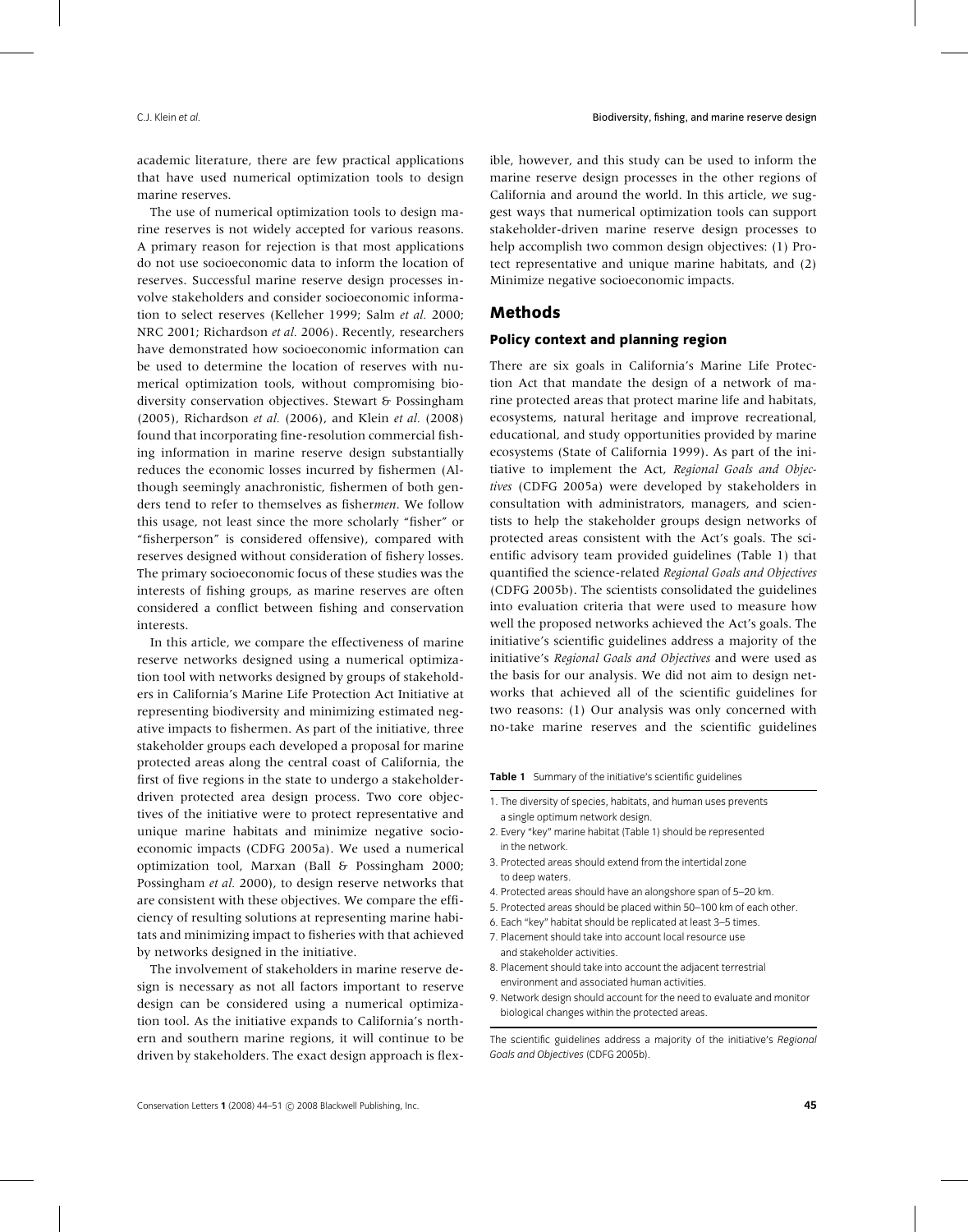

Figure 1 Comparison of the spatial configuration of marine reserves designed in the California Marine Life Protection Act Initiative (network 4) and marine reserves designed using Marxan software (with all fishing data). The Marxan solutions are displayed as the frequency with which sites are selected (selection frequency) across 100 individual solutions that achieve the biodiversity conservation and socioeconomic objectives reasonably efficiently.

applied to all three types of protected areas considered in the initiative; and (2) None of the initiatives networks met all of the guidelines (Scientific Advisory Team 2006). We addressed guideline 1 by producing multiple networks that accomplish the objectives; guideline 2 by representing the same amount of each habitat represented in the initiative's reserves; guideline 3 by targeting each feature in five different depth zones; guidelines 4, 5, and 6 by ensuring the size, spacing, and replication of the best solution were comparable to the initiative's reserves; and guideline 7 by minimizing negative impact on commercial and recreational fisheries. Scientific guidelines 8 and 9 were not addressed in our analysis because they were not considered in the scientific evaluation of the initiative's networks.

The central California coast planning region (Figure 1) was defined by the state water boundaries from Pigeon Point (37° 11′ 6.7554′ Lat., -122° 23′ 29.3994′ Long.) to Point Conception (34° 26' 56.3994' Lat., -120° 28' 14.5194 Long.). The area of the planning region is 2,978 km2, extending from the shore out to 3 nautical-miles (5.6 km) in most areas.

#### **Data**

We used the same spatial data representing biodiversity attributes (i.e., habitats and depth zones) and recreational

fishing effort used in the initiative. We also used finescale spatial commercial fishing effort data that were not available to the initiative's stakeholders to design marine reserves (Scholz *et al.* 2006). Because of the poor spatial resolution of California landings data, we did not use revenue data.

Biodiversity data represented three types of rocky reef, soft bottom, two types of kelp forests, submarine canyons, eelgrass, surfgrass, and estuaries (Table 2). In the initiative and in this article, many of the biodiversity features were subdivided along five depth zones—intertidal, intertidal–30 m, 30–100 m, 100–200 m, >200 m.

Recreational fishing is defined as fishing from charter, private, or rental boats. Surveys conducted by the California Department of Fish and Game depict the number of fishing trips made to each planning unit (site that could be selected for reservation) for seven fisheries (Scholz *et al.* 2006). We used the number of fishing trips made to each planning unit as a surrogate for recreational fishing effort.

Commercial fishing data were derived from 109 inperson interviews with commercial fishermen in 2005 (Scholz *et al.* 2006). Trained field staff equipped with a geographical information system and electronic nautical maps asked fishermen to map their fishing grounds and indicate their relative importance. For each fishery, the surveys aimed to capture fishing information from at least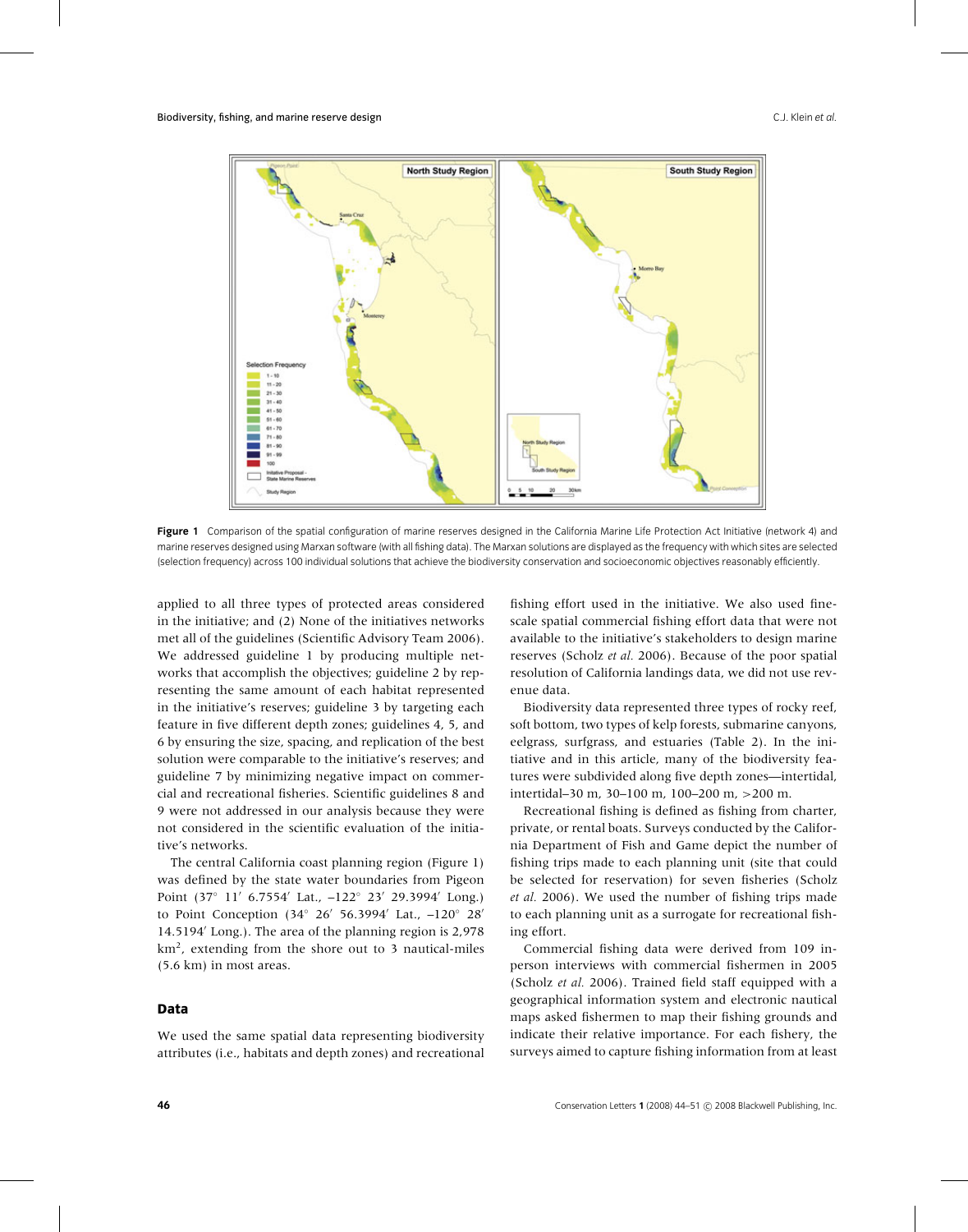| Key habitats                                            | Depth zones          | 1      | $\overline{2}$ | 3      | 4      |
|---------------------------------------------------------|----------------------|--------|----------------|--------|--------|
| Estuary ( $km2$ )                                       |                      | 2.90   | 4.01           | 4.06   | 3.22   |
| Sand beach (km)                                         |                      | 51.7   | 84.1           | 79.4   | 75.4   |
| Shallow sand (km <sup>2</sup> )                         |                      | 67.0   | 85.4           | 82.3   | 93.6   |
| Deep sand $(km2)$                                       | 30-100 m             | 34.4   | 159.8          | 90.9   | 70.6   |
|                                                         | 100-200 m            | 1.22   | 13.5           | 2.87   | 2.33   |
|                                                         | $> 200 \,\mathrm{m}$ | 16.0   | 31.1           | 33.2   | 18.2   |
| Rocky intertidal (km)                                   |                      | 74.7   | 119            | 106    | 88.7   |
| Shallow rock (km <sup>2</sup> )                         |                      | 22.5   | 53.3           | 53.0   | 42.4   |
| Deep rock ( $km2$ )                                     | 30-100 m             | 3.3    | 20.3           | 12.3   | 12.1   |
|                                                         | 100-200 m            | 0.0981 | 4.37           | 0.180  | 0.0430 |
|                                                         | $> 200 \,\mathrm{m}$ | 0.412  | 3.99           | 0.127  | 0.0763 |
| Kelp, presence '89,<br>'99, '02, '03 (km <sup>2</sup> ) |                      | 9.61   | 22.9           | 21.7   | 19.3   |
| Kelp, persistent 3/4<br>years (km <sup>2</sup> )        |                      | 2.20   | 2.44           | 2.10   | 1.52   |
| Shallow canyon (km <sup>2</sup> )                       |                      | 0.135  | 0.0310         | 0.139  | 0.170  |
| Deep canyon (km <sup>2</sup> )                          | 30-100 m             | 0.393  | 0.465          | 0.432  | 0.668  |
|                                                         | 100-200 m            | 0.700  | 0.603          | 0.452  | 0.743  |
|                                                         | $> 200 \,\mathrm{m}$ | 5.49   | 12.9           | 11.2   | 8.20   |
| <b>Additional habitats</b>                              |                      |        |                |        |        |
| Coastal marsh (km)                                      |                      | 21.4   | 28.3           | 19.9   | 18.3   |
| Eelgrass (km <sup>2</sup> )                             |                      | 0.0845 | 0.108          | 0.0856 | 0.0674 |
| Surfgrass (km)                                          |                      | 64.9   | 97.1           | 91.7   | 76.1   |
| Tidal flats (km)                                        |                      | 21.5   | 22.7           | 17.6   | 15.9   |

**Table 2** Amount of each habitat across various depth zones in four networks of marine reserves considered in the initiative

*Note*: These amounts were used as targets to design networks of marine reserves using the Marxan software. "Key" habitats are defined in the Marine Life Protection Act. The additional habitats and depth zones were added as important features by the scientific advisory team.

50% of the landings in 2003–2004, or at least five fishermen per fishery. These data include the relative importance of a given planning unit to individual fishermen across 19 commercial fisheries. We used the relative importance of each planning unit to a fishery as a surrogate for commercial fishing effort.

An index of relative fishing effort across all commercial and recreational fisheries was calculated in Klein *et al.* (2008) and was used to determine the estimated impact to fisheries in this study. The method used to calculate the index assigned greater weight to planning units that were proportionally more important to fishermen in a particular fishery, regardless of the total effort of the fishing industry. Thus, the index is not proportional to the total extractive economic value of each planning unit. This approach increased the likelihood that each fishery would be affected in equal proportion by areas closed to fishing.

# **Reserve design—initiative's approach**

A different network of marine protected areas was proposed by three different subgroups and evaluated by the initiative's scientific advisors. Network 1 was developed by commercial and recreational fishermen, network 2 was developed by conservationists, and network 3 was developed by a mixed interest group. The stakeholders in these three groups comprise a larger stakeholder group of 29 core members and 27 alternates that were chosen to represent fishing, conservation, tourism, and recreational interests of the region. Using the information from the three proposed networks, the Fish and Game Commission developed network 4 for implementation. (This network was accepted for implementation as of August 15, 2006; after this date minor changes were made to this network and it was implemented on September 21, 2007).

Each network was evaluated by the scientific advisory team on the basis of the scientific guidelines (Table 1). Scientists computed the size of and spacing between protected areas, the estimated impact of each network on commercial and recreational fisheries, and the amount of habitat represented across various depth zones (Table 2). With this information, each stakeholder group had the opportunity to revise their proposal to better address the guidelines pertaining to the initiative's science related goals and objectives (CDFG 2005b). The networks and individual protected areas within the networks were not required to achieve the scientific guidelines (CDFG 2005b). During the design process, stakeholders had access to a web-based geographic information system to view biodiversity and recreational fishing data. They did not have access to the commercial fishing data and relied, in an indirect way, upon evaluation information from the scientific advisors to determine the impact of their network on fishing.

## **Reserve design—numerical optimization approach**

The primary objective was to identify places that include a portion of each biodiversity feature while minimizing the estimated impact on the fishing industry. For each biodiversity feature, we targeted the amount contained in each of the initiative's networks (Table 2). We identify near-optimal solutions that achieve this objective using reserve design software called Marxan (Ball & Possingham 2000; Possingham *et al.* 2000). Marxan uses a simulated annealing algorithm to select areas that minimize the sum of planning unit and boundary costs while ensuring that conservation targets are met (Possingham *et al.* 2000). By adjusting a parameter called the boundary length modifier, the user can indicate the relative importance of minimizing the boundary of the selected areas relative to their cost to control for the level of fragmentation of the solutions. We used a boundary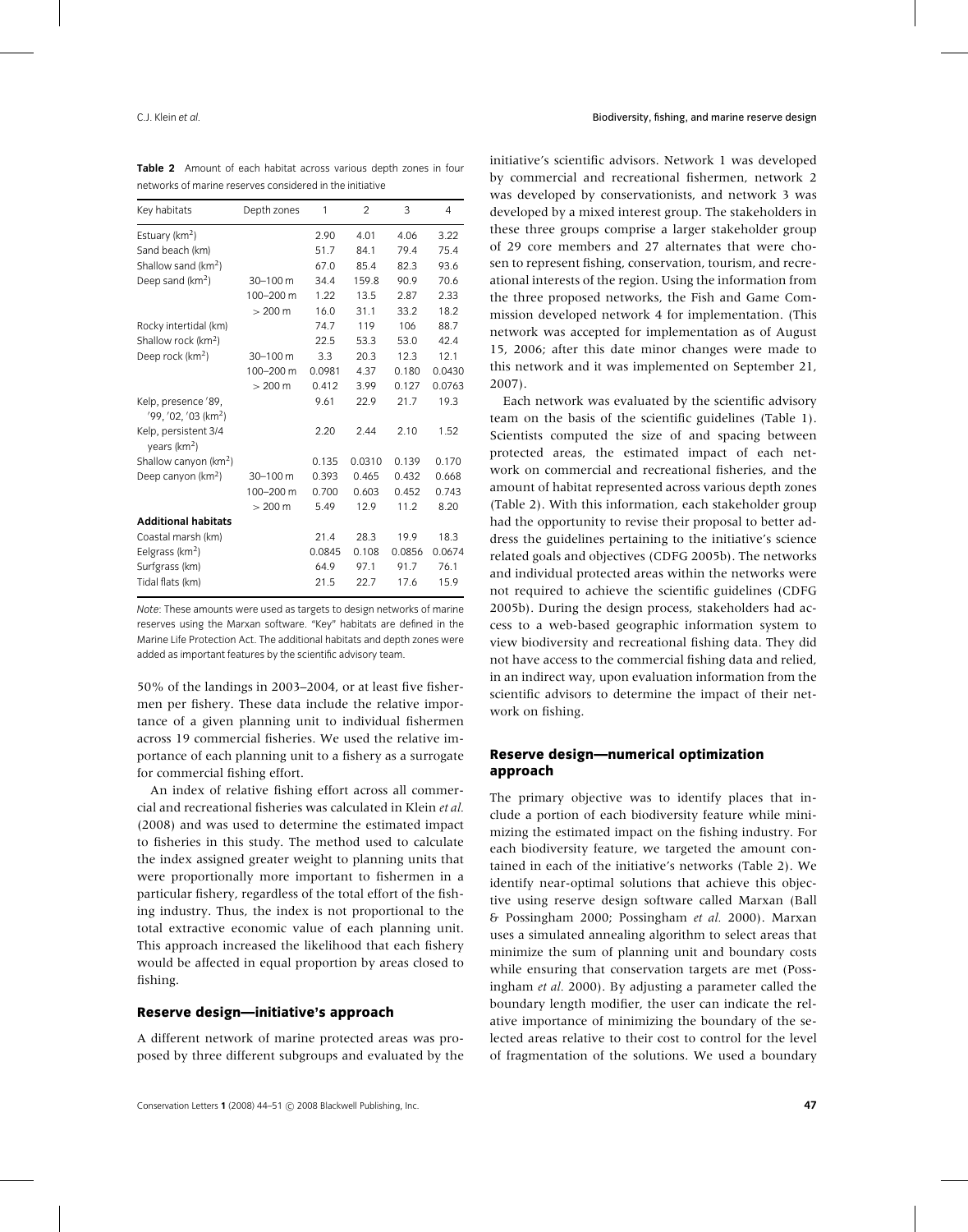length modifier of 0.001, which allowed Marxan to select clustered groups of planning units (i.e., candidate reserves) that were comparable in size and spacing to the reserves proposed by the initiative's proposals. The planning units ( $n = 13,328$ ) were typically 500 meters square, but their size varied at the region's borders. Using the same biodiversity data, we applied Marxan with two different planning unit costs: (1) Limited fishing data—we used the same fishing data (i.e., recreational) available to the stakeholders in the initiative; (2) All fishing data— In addition to the recreational data, we used commercial fishing data not explicitly available to the stakeholders in the initiative. The planning unit cost was defined as the relative fishing effort of seven recreational fisheries (with limited fishing data) and of 26 commercial and recreational fisheries (with all fishing data) (Klein *et al.* 2008). Each planning unit cost reflected what portion of the fishing effort would be lost if designated a reserve.

Solutions to four scenarios were generated that represent, at minimum, the same amount of each biodiversity feature as each of the initiative's network of marine reserves. There are many good solutions with different spatial configurations that satisfy the planning objectives. We produced 100 good solutions using Marxan.

#### **Comparison**

Although three types of protected areas were designed in the initiative, we restricted our analysis to no-take marine reserves because our approach cannot simultaneously identify multiple zones with different protection levels. We compared the efficiency of each approach at minimizing impact to fisheries, reported as lost effort due to reservation. We used this information to determine if more of each habitat could be represented in a reserve network with no additional fishing effort lost. To do this, we increased the target amount of each habitat by an equal percentage until solutions with the desired impact were produced. Finally, we compared the areas frequently selected  $(>90\%)$  in our analysis with the areas selected in the initiative's networks.

# **Results**

# **Estimated fishing impact**

When equivalent biodiversity and fishing data were used in Marxan, the networks had less of an impact on fisheries than networks designed in the initiative for scenarios 2, 3, and 4 and a greater impact than the network designed by fishermen (Figure 2). When additional



**Figure 2** Comparison of the impact of marine reserve networks designed in the initiative and with Marxan on commercial and recreational fisheries. The fishing impact from the best, minimum and maximum cost solution of 100 Marxan solutions that achieved the planning objectives is displayed. The minimum and maximum cost solutions are indicated with a black dot.

Network 1 was developed by commercial and recreational fishers, network 2 by conservationists, network 3 by a mixed interest group, and network 4 was the solution selected for implementation by The California Fish and Game Commission on August 15, 2006.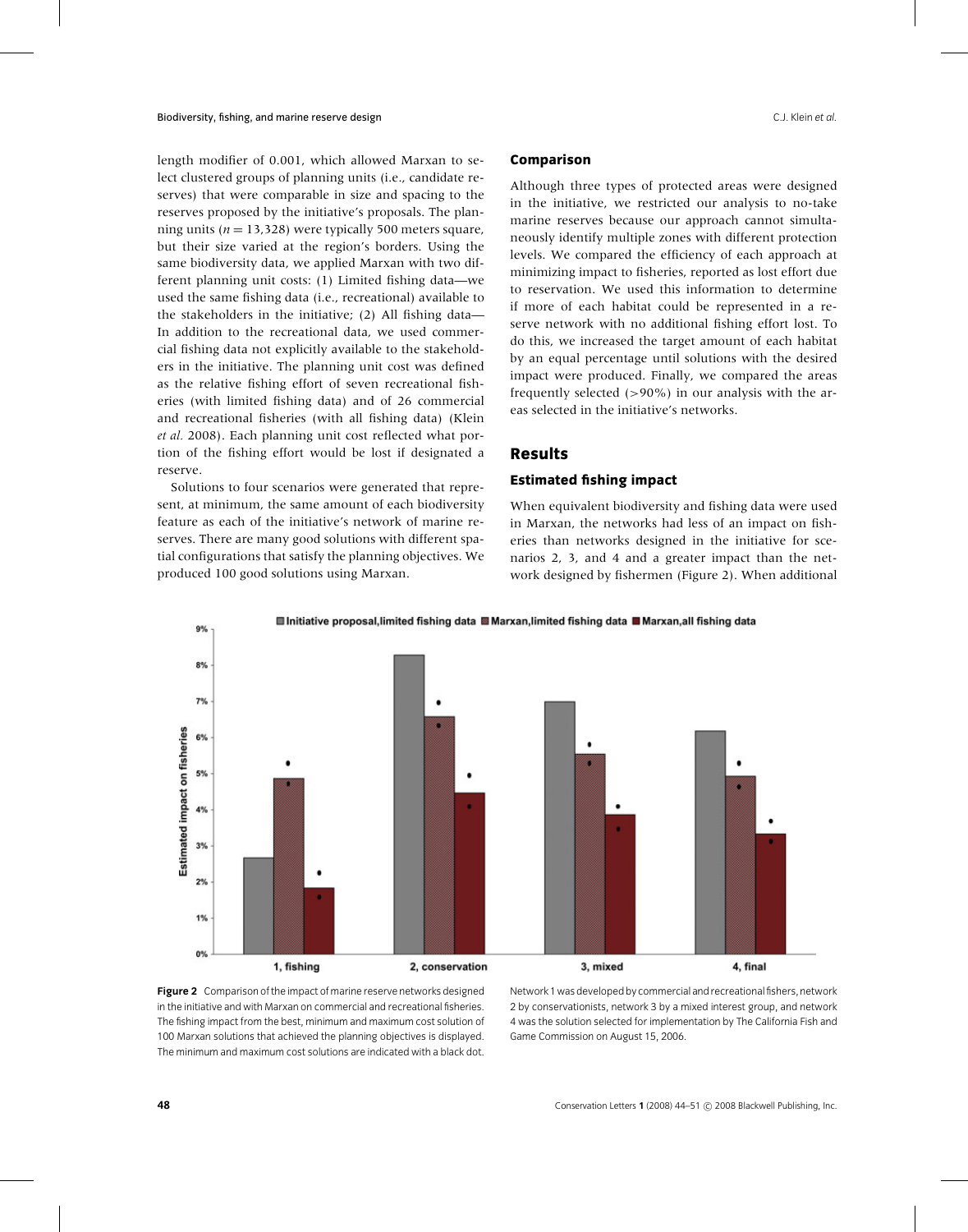**Table 3** Percentage of study region reserved in networks designed in the initiative and using Marxan (all fishing data)

|            |       |        | 3     |       |
|------------|-------|--------|-------|-------|
| Initiative | 5.13% | 12.81% | 9.52% | 8.32% |
| Marxan     | 5.15% | 12.68% | 9.58% | 8.39% |

fishing data were used in Marxan, the networks had less of an impact on fisheries than all four networks designed in the initiative (Figure 2). The networks designed by fishermen (network 1) had the lowest impact on fisheries and were most efficient at meeting biodiversity targets for a minimum cost. The percentage of the study region reserved by networks designed using different approaches was comparable (Table 3). Interestingly, the networks designed with Marxan (with all fishing data) were slightly larger than the initiative's networks 1, 3, and 4 and had less of an impact on fisheries. Because of the size differences between the networks designed in the initiative and with Marxan, we calculated the impact per area of each network. Per unit area, the initiative's networks 1 to 4 impacted fisheries 1.5, 1.8, 1.8, and 1.9 times more than the average network designed in Marxan (with all fishing data), respectively. The amount of each habitat represented in the initiative's reserves was the minimum amount represented in the reserves designed by Marxan.

## **Habitat representation**

Marine reserves with the same impact as the initiative's proposals could protect more of each habitat. At least 2%, 9.5%, 8.5%, and 6% more of each habitat could be protected in proposals 1 to 4, respectively, without having a greater impact on the total fishing industry.

#### **Selection frequency**

Some planning units are always selected, and thus necessary to meet the stated planning objectives (Figure 1). The initiative's networks 1-4 contained 100%, 72%, 100%, and 100%, respectively, of the planning units always selected in 100 Marxan solutions (all fishing data). Other planning units are frequently selected  $(> 90\%)$ , and thus important to meet the planning objectives (Figure 1). The initiative's networks 1–4 contained 78%, 53%, 52%, and 33%, respectively, of the planning units frequently selected in 100 Marxan solutions (all fishing data).

# **Discussion**

Of the four marine reserve networks considered in California's Marine Life Protection Act Initiative, the proposal design by the fishermen was most efficient at representing biodiversity and minimizing estimated impacts to the fishing industry. The fishermen had experiential knowledge of the spatial distribution of fishing effort and used this information to design networks that had minimal negative impact on their industry (CDFG 2005a). The other stakeholders had less knowledge of fishing effort and did not have access to fine-scale commercial fishing data due to confidentiality considerations. If the other stakeholder groups were provided with this information, they could have been more efficient at representing biodiversity and minimizing impact to the fishing industry. As demonstrated in this article, using a numerical optimization tool, Marxan, makes it possible to incorporate confidential fishing data into marine reserve design without revealing the identity of specific fisheries or individual fishing grounds.

Using the Marxan software, we designed networks of marine reserves that represented at least the same amount of each habitat and had less of an impact on commercial and recreational fisheries than networks designed by the stakeholder groups in the initiative. When using Marxan and the same data used by the stakeholder groups, networks 2–4 had less of an impact on commercial and recreational fisheries whereas network 1 had more of an impact than the networks designed in the initiative. Given equivalent biodiversity and fishing information, the use of Marxan can produce networks that have a lower negative impact on fisheries than networks designed without using an optimization tool. The additional experiential knowledge held by the fishermen allowed them to design a network of marine reserves that had less negative impact on the fisheries than networks designed with limited fishing data (recreational only) in Marxan. This indicates that, regardless of design method, knowledge of fishing effort is an important factor in designing networks that represent habitat and minimize negative impact on fisheries. However, achieving the objective of designing networks that aim to minimize impact on fishermen while achieving habitat representation goals can be designed most efficiently when both Marxan and comprehensive fishing data are used in their design. In addition, we show how Marxan can be used to design networks of marine reserves that represented more of each habitat with an equivalent impact on the fisheries as the networks designed by the stakeholders.

The results depicting the estimated impact of marine reserves on fishermen are dependent on the data collection methods of the fishing effort and the index that we used to measure effort. The data were collected from a representative sample of fishermen from each fishery across the entire study region. As a result, use of these data to design reserves could cause spatially separated fishing communities to incur a different amount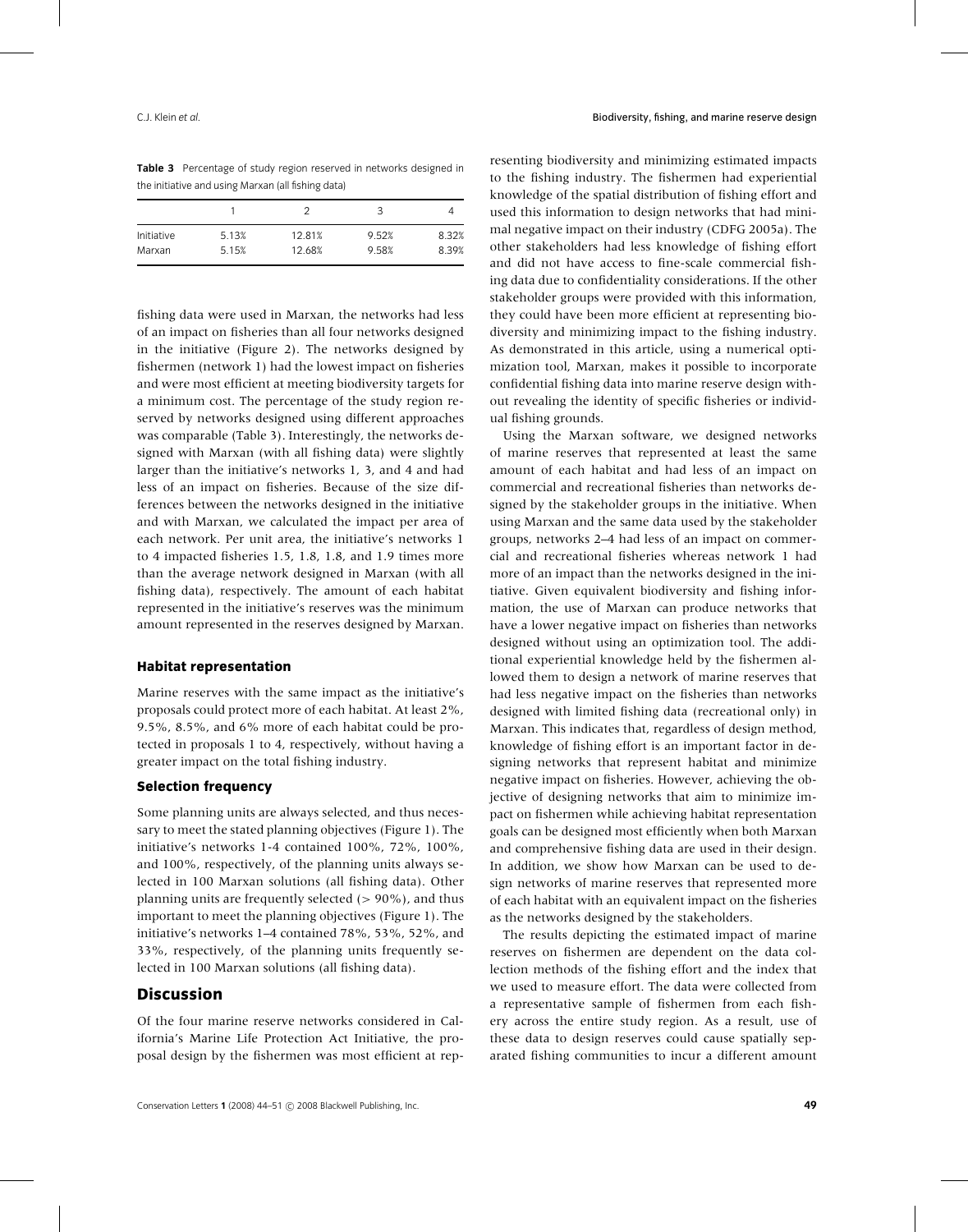of impact. To mitigate for this effect, fishing data should be collected from a representative sample of fishermen from each community. In addition, there is a substantial amount of discussion about how marine reserves impact fisheries and what factors determine these impacts (Nowlis & Roberts 1999; Roberts *et al.* 2001; Gell & Roberts 2003). Factors not considered in the index used (e.g., redistribution of effort after reservation and the benefits of spillover on fisheries) may be important for determining the impact of reserves on fishermen (Klein *et al.* 2008; White & Kendall 2007). This is an important area of further research, albeit one that requires substantial amounts of information on fleet behavior and other dynamic parameters. This type of data was not available for this analysis and, in fact, the fishing data that we used to determine the fishing effort index contained more detail and are of a higher quality than typically available in marine planning.

The initiative's scientific guidelines address a majority of the initiative's *Regional Goals and Objectives* and were used as the basis for our analysis. We designed networks that minimized estimated negative impact on fishermen and were comparable to the reserve networks designed in the initiative in terms of habitat representation, size, and spacing. In reality, however, the stakeholders considered additional factors not included in the scientific guidelines (e.g., enforcement, other zones) in designing networks of protected areas that we were unable to consider due to data availability and computational constraints. These additional considerations may have influenced the location, and thus impact to fisheries, of the reserves. If we could consider these additional factors in Marxan, the impact of the resulting networks on fishermen may be different from the results presented. An ideal comparison of two approaches would have identical design criteria.

Given these caveats, we suggest that the use of Marxan complement, not replace, a stakeholder-driven reserve design process, given reliable data across the planning region. Stakeholders play the central role in defining the conservation and socioeconomic objectives used to design protected areas (Richardson & Funk 1999). The quantitative objectives (e.g., conservation targets, protected area size) could be applied using Marxan to produce potential sites for reservation, providing a starting point for discussion between stakeholders. The stakeholders could then alter the exact boundaries of the protected areas taking into account other considerations important to a reserve design process (e.g., enforcement). In addition, if stakeholders reach consensus about important areas to include and exclude from a reserve system, this information can be used in Marxan to design reserves that accommodate these preferences. Using Marxan, stakeholders could identify areas that are always or frequently selected to achieve the biodiversity conservation and socioeconomic objectives. Unless there are substantial mitigating factors, stakeholders should include areas frequently selected in Marxan, that is, those required to efficiently achieve the biodiversity conservation and socioeconomic objectives (Pressey 1998; Ferrier *et al.* 2000), in their network proposals (Carwardine *et al.* 2005). Network 4, chosen on August 15, 2006 by the California Fish and Game Commission for implementation, does not include reserves in six areas that were selected frequently in Marxan (Figure 1). Instead, there are six reserves in network 4 that were never selected in Marxan. The inclusion of the areas selected frequently instead of the areas never selected may have resulted in solutions that more efficiently achieve the planning objectives.

California will undergo marine reserve design processes along the state's northern and southern coasts by 2011 to satisfy California's Marine Life Protection Act Initiative. Adopting ideas from this article into the remaining marine reserve design processes will help stakeholders design marine reserves that accomplish two of the initiative's core objectives: (1) Protect representative and unique marine habitats, and (2) Minimize negative socioeconomic impacts (CDFG 2005a). In addition, the methods used in this article can be adapted to marine and terrestrial conservation planning processes anywhere in the world.

# **Acknowledgments**

We thank the Applied Environmental Decision Analysis Research Hub at The University of Queensland, Ecotrust, and the Resource Legacy Fund Foundation for supporting this project. We thank the following people for contributing toward ideas used in this article: Allison Chan, Lindsay Kircher, Amanda Cundiff, Yvana Hrovat, Nadia Gardner, Bruce Kendall, Satie Airamé.

#### **References**

- Ball, I.R., Possingham H.P. (2000) MARXAN (V1.8.2): Marine reserve design using spatially explicit annealing, a manual.
- California Department of Fish and Game (CDFG) (2005a) *Adopted regional goals and objectives package*. URL Available from http//:www.dfg.ca.gov/mrd/mlpa/draftdocuments. html.
- (2005b) California marine life protection act initiative draft master plan framework: a recommendation to the California fish and game commission by the California department of fish and game.
- Carwardine, J., Rochester W.A., Richardson K., Williams K., Pressey R.L., Possingham H.P. (2005) Conservation planning with irreplaceability: does the method matter? *Biodiversity Conserv* **16**, 245–258.